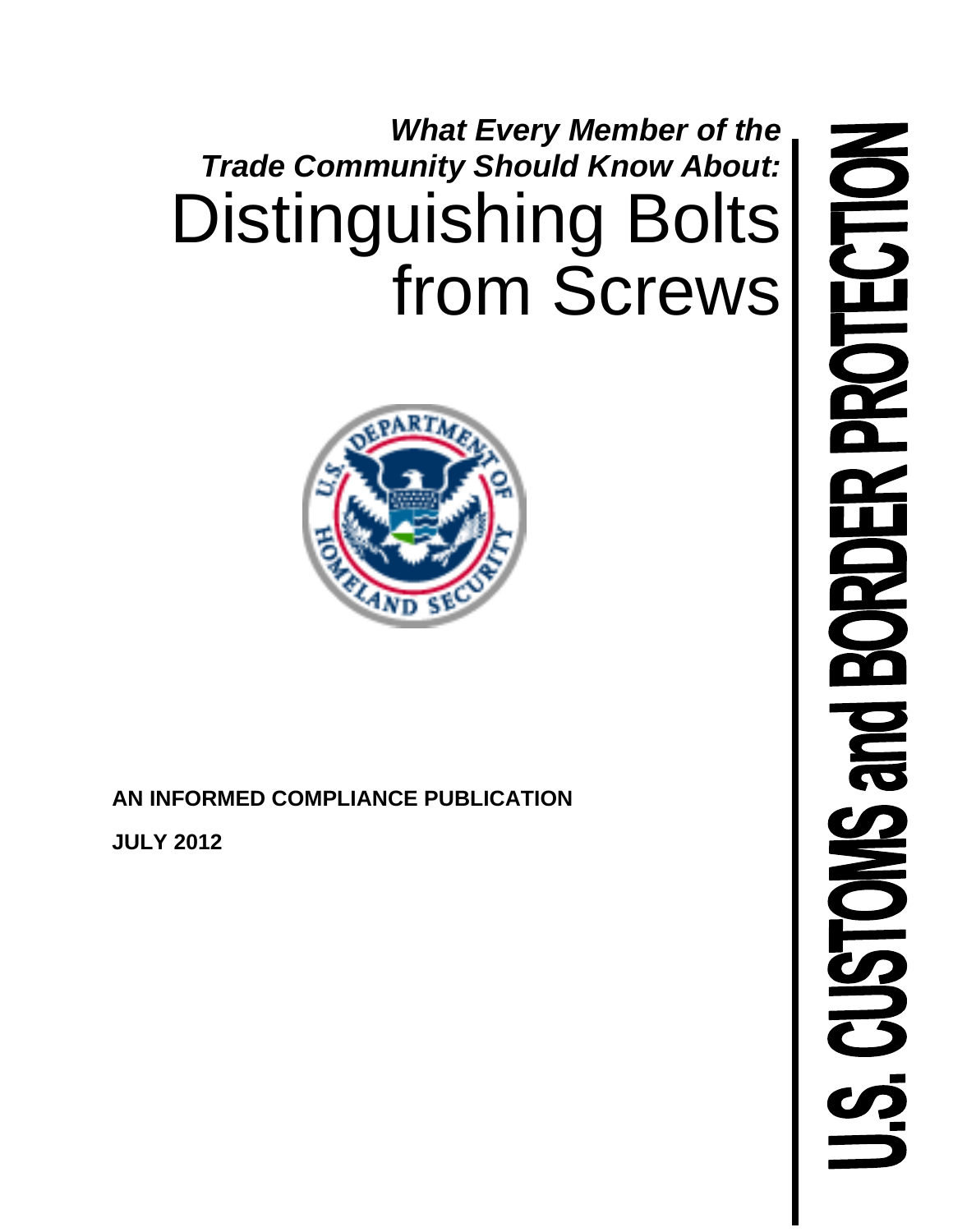#### **NOTICE:**

This publication is intended to provide guidance and information to the trade community. It reflects the position on or interpretation of the applicable laws or regulations by U.S. Customs and Border Protection (CBP) as of the date of publication, which is shown on the front cover. It does not in any way replace or supersede those laws or regulations. Only the latest official version of the laws or regulations is authoritative.

Publication History

First Published: May 1997 Revised May 2000 Revised October 2003 Revised January 2004 Reviewed With No Changes May 2005 Reviewed With No Changes March 2006 Reviewed With No Changes January 2008 Reviewed With No Changes March 2009 Revised March 2010 Reviewed With No Changes February 2011 Revised July 2012

#### **PRINTING NOTE:**

This publication was designed for electronic distribution via the CBP website [\(http://www.cbp.gov/\)](http://www.cbp.gov/) and is being distributed in a variety of formats. It was originally set up in Microsoft Word97 $^{\circ}$ . Pagination and margins in downloaded versions may vary depending upon which word processor or printer you use. If you wish to maintain the original settings, you may wish to download the .pdf version, which can then be printed using the freely available Adobe Acrobat Reader ® .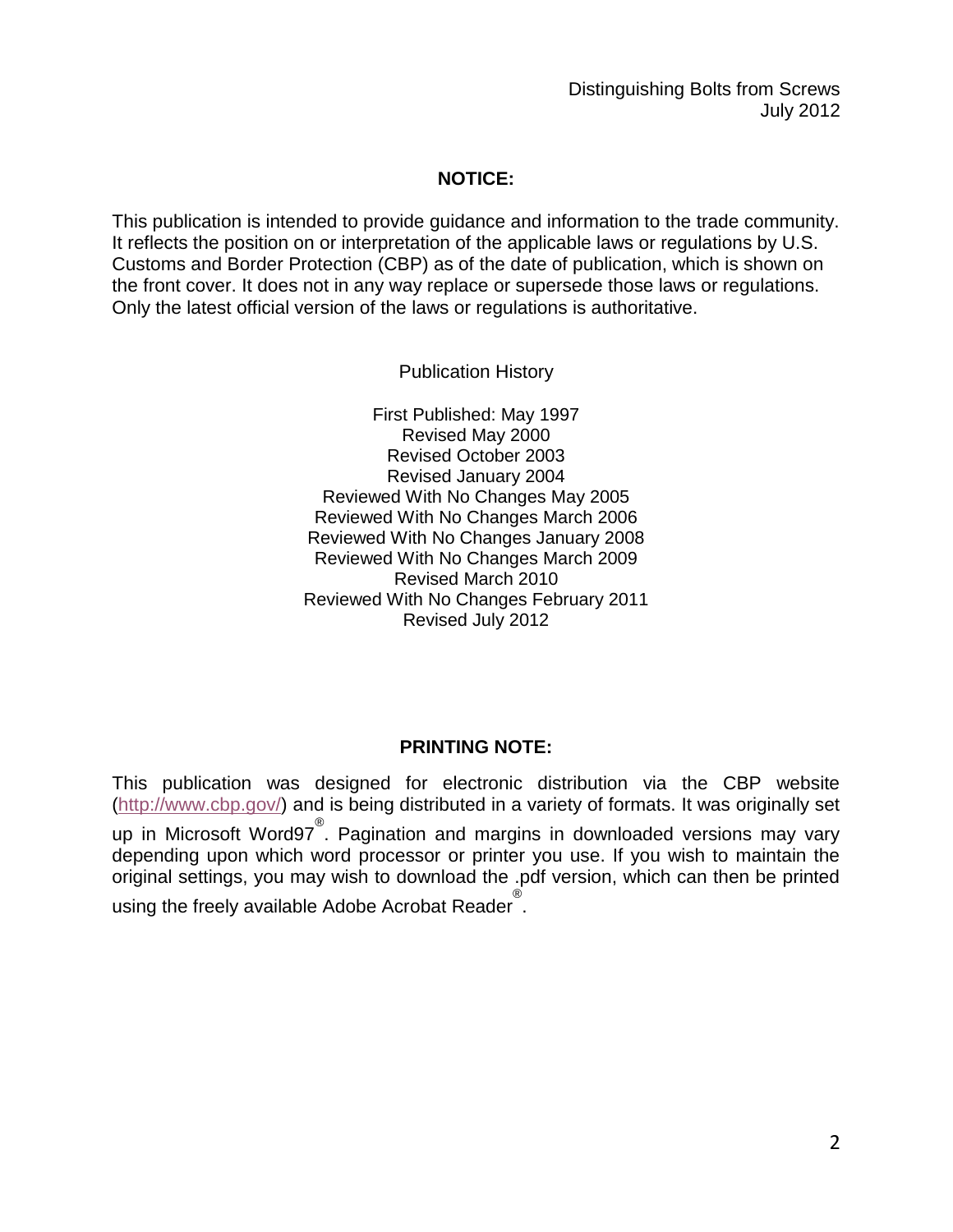## **PREFACE**

On December 8, 1993, Title VI of the North American Free Trade Agreement Implementation Act (Pub. L. 103-182, 107 Stat. 2057), also known as the Customs Modernization or "Mod" Act, became effective. These provisions amended many sections of the Tariff Act of 1930 and related laws.

Two new concepts that emerge from the Mod Act are "informed compliance" and "shared responsibility," which are premised on the idea that in order to maximize voluntary compliance with laws and regulations of U.S. Customs and Border Protection, the trade community needs to be clearly and completely informed of its legal obligations. Accordingly, the Mod Act imposes a greater obligation on CBP to provide the public with improved information concerning the trade community's rights and responsibilities under customs regulations and related laws. In addition, both the trade and U.S. Customs and Border Protection share responsibility for carrying out these requirements. For example, under Section 484 of the Tariff Act, as amended (19 U.S.C. 1484), the importer of record is responsible for using reasonable care to enter, classify and determine the value of imported merchandise and to provide any other information necessary to enable U.S. Customs and Border Protection to properly assess duties, collect accurate statistics, and determine whether other applicable legal requirements, if any, have been met. CBP is then responsible for fixing the final classification and value of the merchandise. An importer of record's failure to exercise reasonable care could delay release of the merchandise and, in some cases, could result in the imposition of penalties.

Regulations and Rulings (RR) of the Office of International Trade has been given a major role in meeting the informed compliance responsibilities of U.S. Customs and Border Protection. In order to provide information to the public, CBP has issued a series of informed compliance publications on new or revised requirements, regulations or procedures, and a variety of classification and valuation issues.

This publication, prepared by the National Commodity Specialist Division of Regulations and Rulings is entitled "Distinguishing Bolts from Screws." It provides guidance regarding the classification of these items. We sincerely hope that this material, together with seminars and increased access to rulings of U.S. Customs and Border Protection, will help the trade community to improve voluntary compliance with customs laws and to understand the relevant administrative processes.

The material in this publication is provided for general information purposes only. Because many complicated factors can be involved in customs issues, an importer may wish to obtain a ruling under Regulations of U.S. Customs and Border Protection, 19 C.F.R. Part 177, or to obtain advice from an expert who specializes in customs matters, for example, a licensed customs broker, attorney or consultant.

Comments and suggestions are welcomed and should be addressed to U.S. Customs and Border Protection, Office of International Trade, Executive Director, Regulations and Rulings, 799  $9<sup>th</sup>$  Street N.W.  $7<sup>th</sup>$  floor, Washington, D.C. 20229-1177.

> Sandra L. Bell Executive Director, Regulations and Rulings Office of International Trade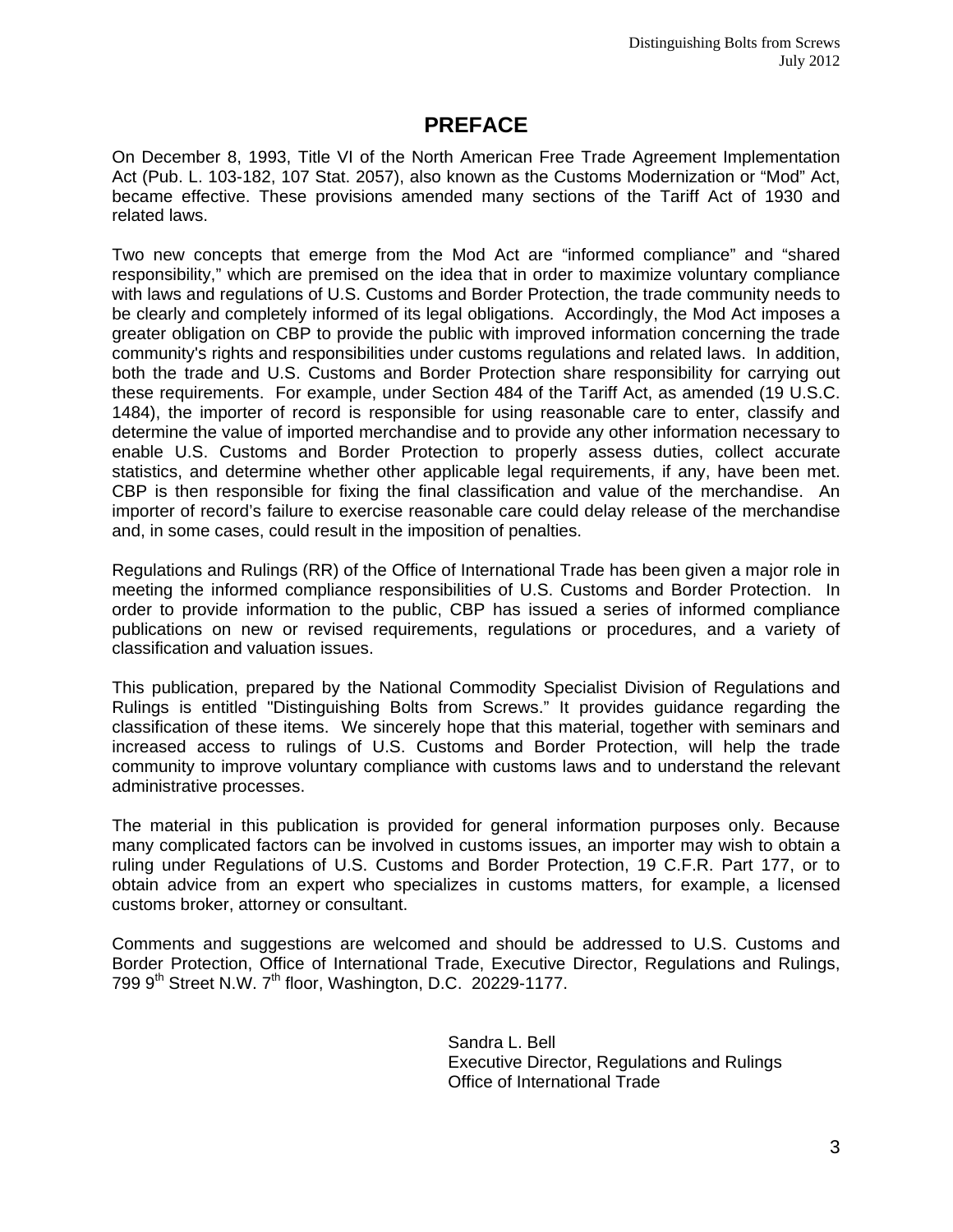(This page intentionally left blank)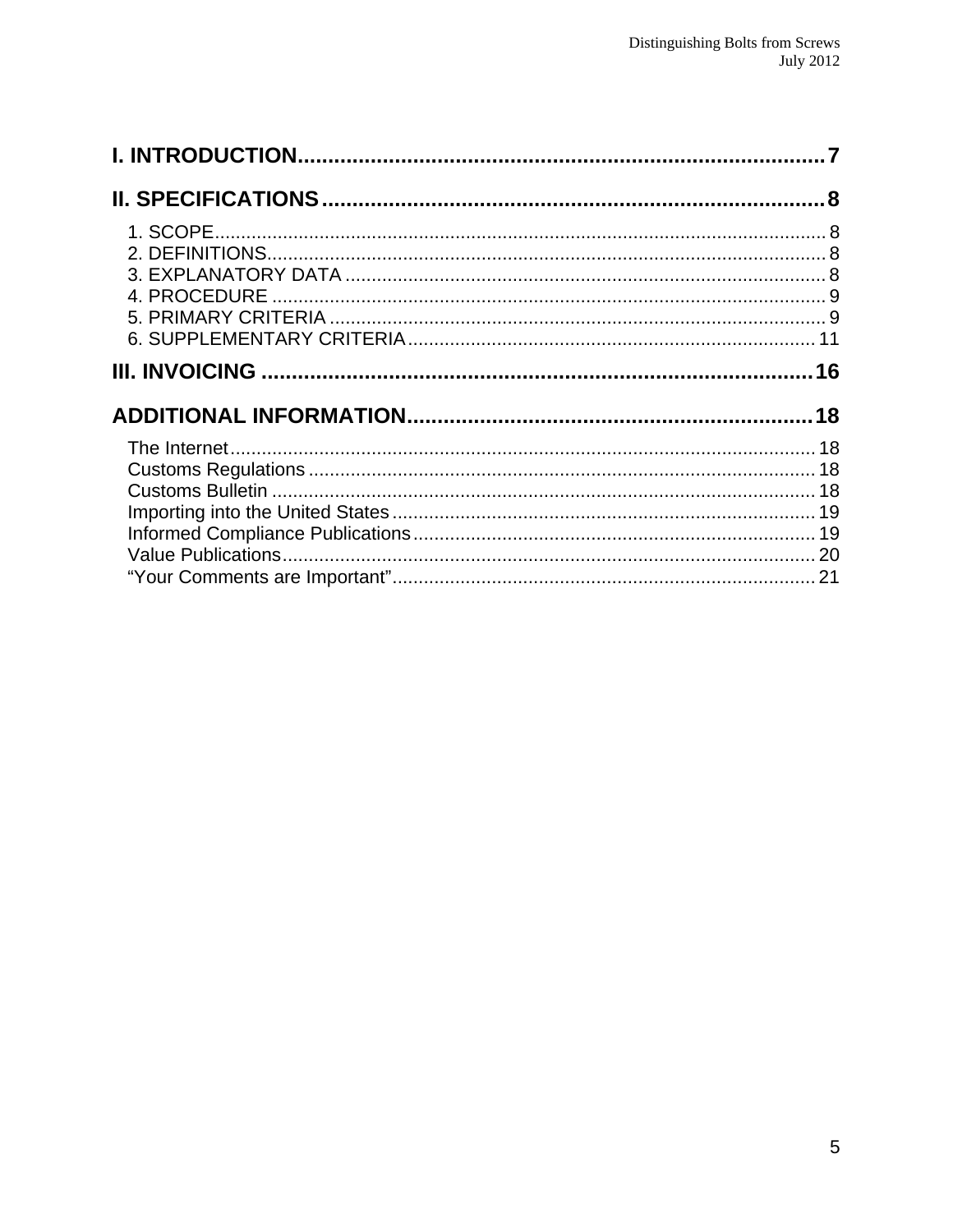(This page intentionally left blank)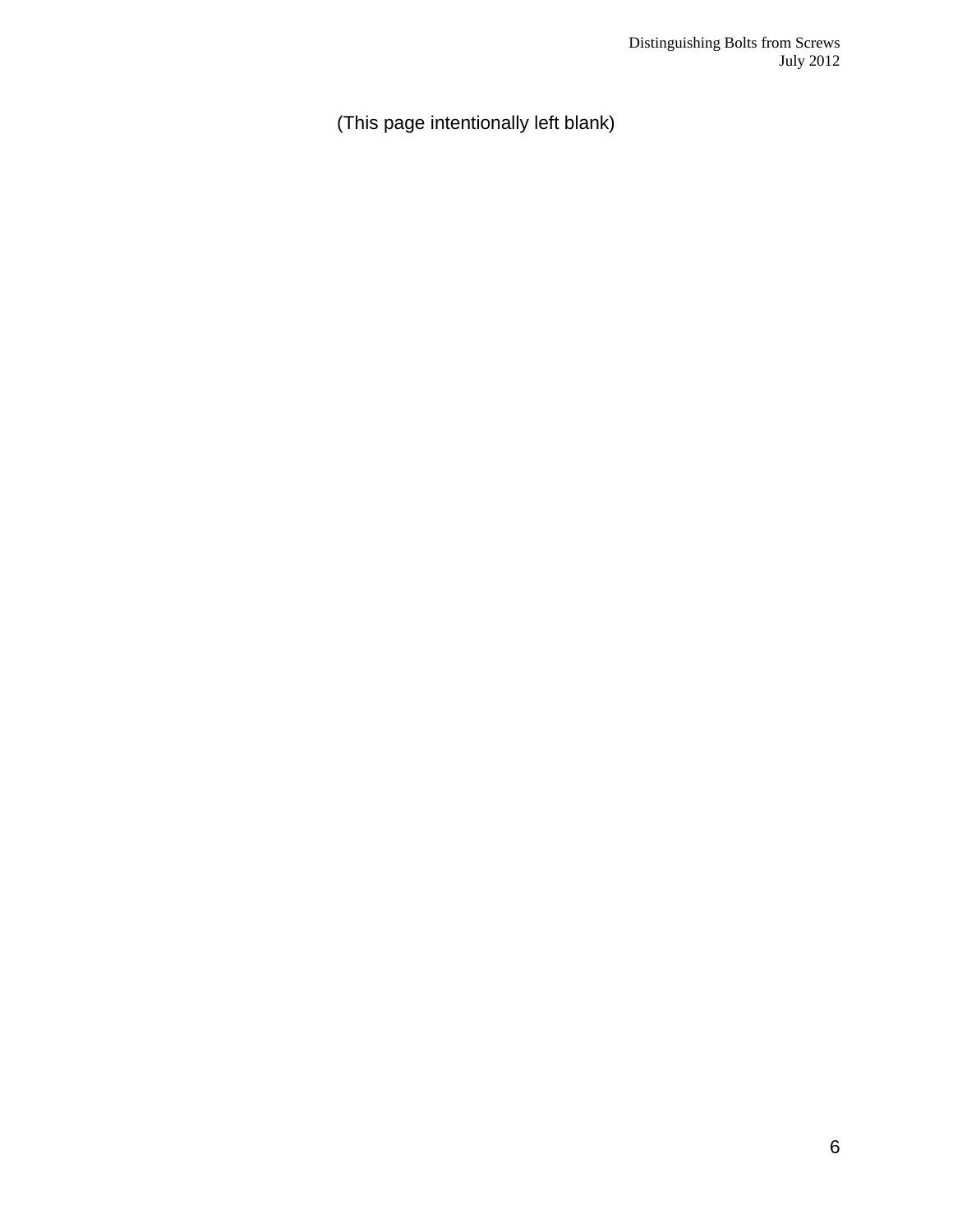# <span id="page-6-0"></span>**I. INTRODUCTION**

STEEL SCREWS AND BOLTS are classified in Chapter 73, Harmonized Tariff Schedule of the United States (HTSUS) under heading 7318. The tariff has separate provisions for the different types of screws and bolts, and separate provisions for threaded and non-threaded fasteners. The tariff pages covering the various types of steel screws and bolts can be found by checking the latest version of the HTSUS at [www.usitc.gov.](http://www.usitc.gov/)

U.S. Customs and Border Protection (CBP) uses the "*Specification for Identification of Bolts and Screws*," ANSI - ASME B18.2.1 1981 (the "*Specification"*) to distinguish bolts from screws.<sup>[1](#page-6-1)</sup> In Rocknel Fastener, Inc. v. United States, 24 C.I.T. 900, 118 F.Supp. 2d 1238 (Ct. Int'l. Trade 2000), the Court of International Trade (CIT) sanctioned the use of the *Specification* for this purpose, stating that it provides a well-recognized, comprehensive basis for the common and commercial meaning of bolt and screw as understood by the fastener industry in the United States. See Id., at 906 and 913, 118 F.Supp. 2d at 1243 and 1249. The standard is full of industry jargon, so to make it easier to use, we have combined it here with illustrations and glossary terms from *Fastener Standards* 6th Edition, Industrial Fasteners Institute, Cleveland, Ohio 44114, 1988. (This informed compliance publication is not meant to substitute for the book. Rather, it is intended to acquaint you with some of the book's contents.)

Here are a couple of helpful hints for applying the *Specification*. The *Specification* includes both primary and supplementary criteria. The primary criteria are easy enough to understand, but in applying the supplementary criteria a few things should be kept in mind.

**FIRST**, the supplementary criteria help you distinguish coarser (or loose tolerance) bolts from finer (or close tolerance) screws. When the supplementary criteria are applied, the coarser product usually turns out to be a bolt, the finer product usually turns out to be a screw. "Coarse" and "fine" are looked at from nine different aspects of the screw. In some industries, e.g., automotive, aircraft, and aerospace, the tolerances are almost always close, so it's not often necessary to spend a lot of time on supplementary criteria when the fastener is from one of these industries; that is, if it doesn't meet the primary criteria (and of course, if it doesn't conform to a fastener industry standard for a bolt), then it probably is a screw.

**SECOND**, when applying the supplementary criteria try to avoid applying the criteria to a sample fastener. It is more effective to compare drawings to drawings. That is, if you can get a hold of the specification drawing to which the fastener was made, take that drawing and compare it to the drawing of an industry standard fastener. Compare the

<span id="page-6-1"></span> $\overline{a}$ 1 CBP has previously found that international standards are not necessarily applicable. See HQ H095040, dated November 1, 2010; HQ 959280, dated December 19, 2000 (both rejecting the use of International Organization for Standardization (ISO) standards in distinguishing bolts from screws). Furthermore, the CIT stated that the *Specification* is equally applicable to metric fasteners. Rocknel, at 911, FN11, 118 F.Supp. 2d at 1247.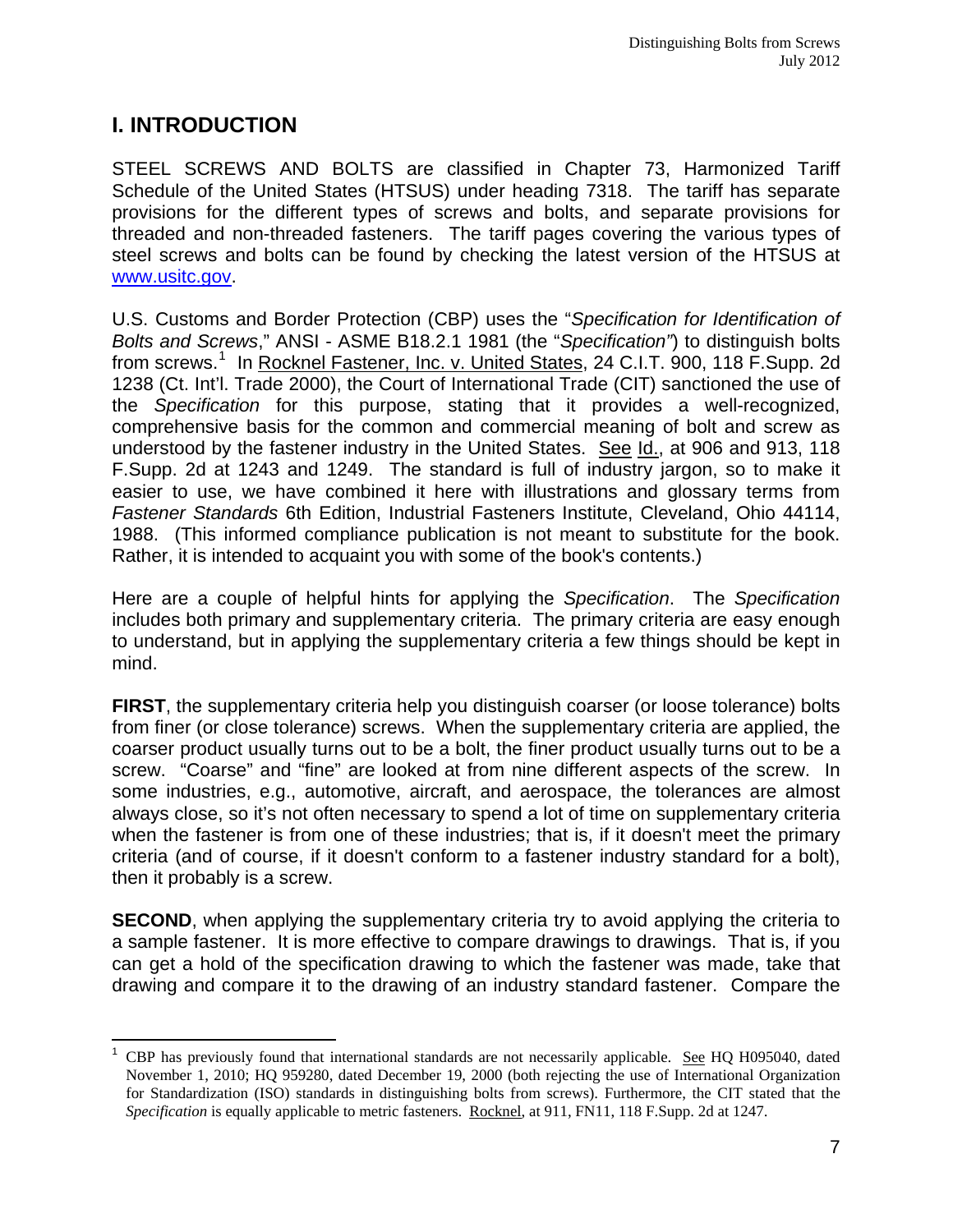specification to an industry standard in order to see if a given tolerance is fine like a screw, or coarse like a bolt.

**FINALLY**, keep in mind that all of these rules are subordinate to Customs rulings and court decisions.

# <span id="page-7-0"></span>**II. SPECIFICATIONS**

The following is reproduced from *Specification for Identification of Bolts and Screws*, ANSI-ASME B18.2.1 1981, with illustrations from *Fastener Standards, 6th Edition*, Industrial Fasteners Institute, Cleveland, Ohio. This information has been reprinted from ASME B18 Series by permission of The American Society of Mechanical Engineers. All rights reserved.

## <span id="page-7-1"></span>**1. SCOPE**

This specification establishes a recommended procedure for determining the identity of an externally threaded fastener as a bolt or as a screw.

## <span id="page-7-2"></span>**2. DEFINITIONS**

#### 2.1 Bolt

A bolt is an externally threaded fastener designed for insertion through the holes in assembled parts, and is normally intended to be tightened or released by torquing a nut.

#### 2.2 Screw

A screw is an externally threaded fastener capable of being inserted into holes in assembled parts, of mating with a preformed internal thread or forming its own thread, and of being tightened or released by torquing the head.

## <span id="page-7-3"></span>**3. EXPLANATORY DATA**

A bolt is designed for assembly with a nut. A screw has features in its design which makes it capable of being used in a tapped or other preformed hole in the work. Because of basic design, it is possible to use certain types of screws in combination with a nut. Any externally threaded fastener which has a majority of the design characteristics which assist its proper use in a tapped or other preformed hole is a screw, regardless of how it is used in its service application.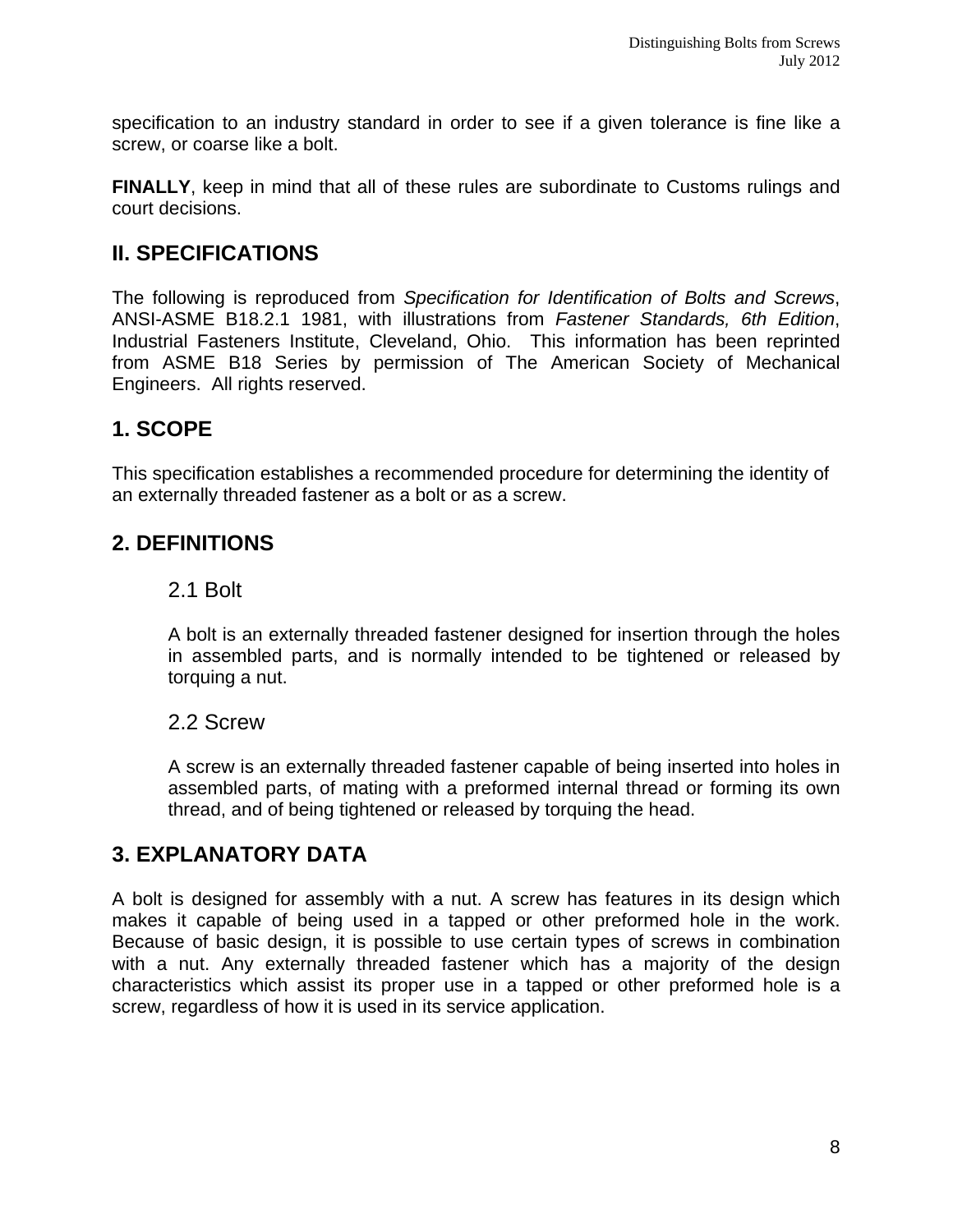# <span id="page-8-0"></span>**4. PROCEDURE**

To identify an externally threaded fastener as a bolt or as a screw, two sets of criteria - Primary and Supplementary - shall be applied. The Primary Criteria (5.1 thru 5.4) shall be applied first. Any fastener which satisfies one of the Primary Criteria shall be identified accordingly, and no further examination need be made. The Supplementary Criteria (6.1 through 6.9, and not listed in order of importance or priority of application) shall be applied to a fastener which does not satisfy completely any one of the Primary Criteria. The Supplementary Criteria detail the principal features in the design of an externally threaded fastener which contribute to its proper use as a screw. A fastener having a majority of these characteristics shall be identified as a screw.

# <span id="page-8-1"></span>**5. PRIMARY CRITERIA**

**5.1** An externally threaded fastener, which because of head design or other feature, is prevented from being turned during assembly, and which can be tightened or released only by torquing a nut, is a bolt. (Example: round head bolts, track bolts, plow bolts).

## EXAMPLES:



Round Head Bolt

Plow Bolt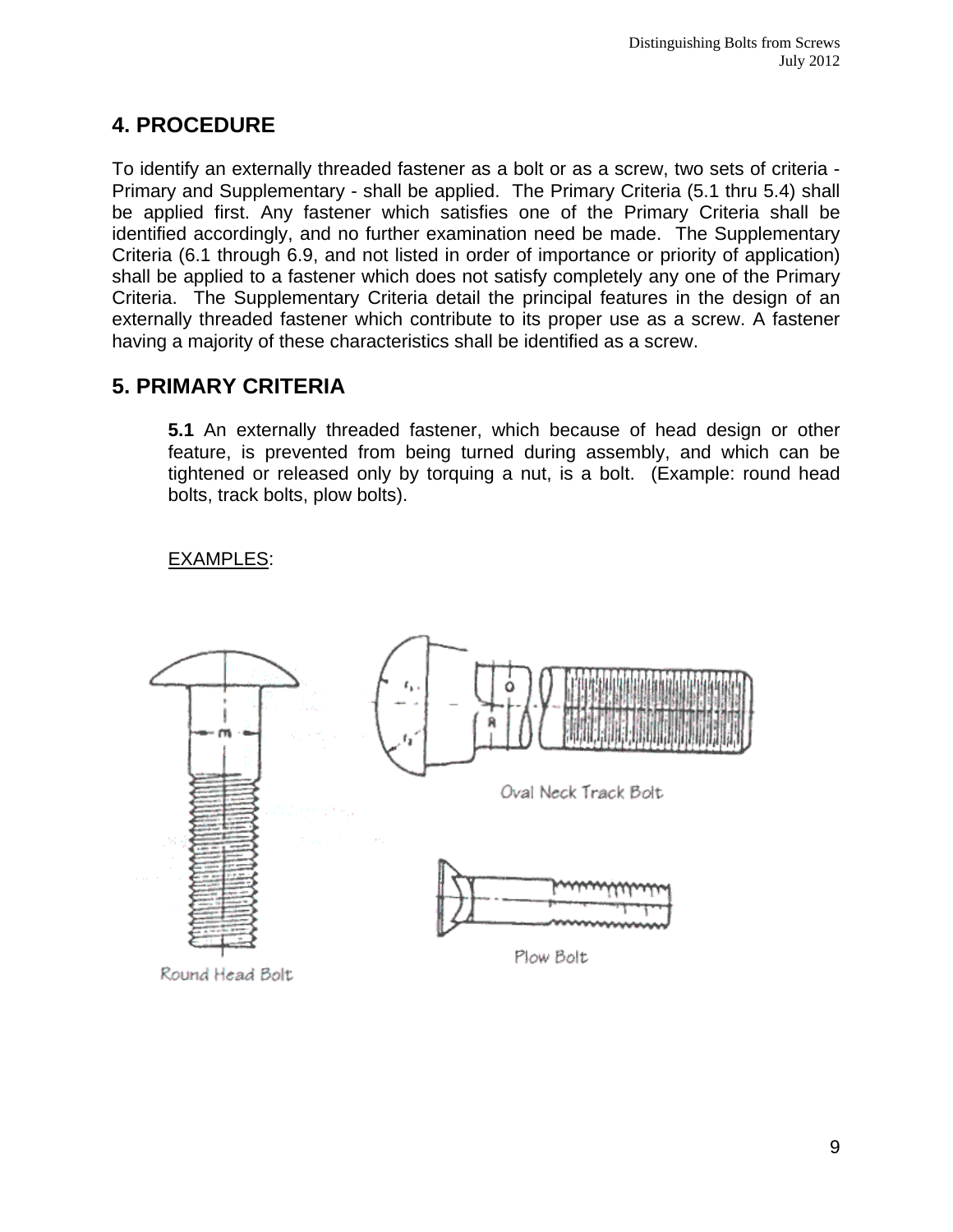**5.2** An externally threaded fastener, which has a thread form which prohibits assembly with a nut having a straight thread of multiple pitch length, is a screw. (Example: wood screws, tapping screws).

#### EXAMPLES:

|  |                                  | <b>HULLY!</b>                                                                                                                      | 麟                               |                      |
|--|----------------------------------|------------------------------------------------------------------------------------------------------------------------------------|---------------------------------|----------------------|
|  | אינגרים בחינות<br>אינגרים ביותר  |                                                                                                                                    | <b>MANAMARIA</b><br>DIMINIMENTO |                      |
|  |                                  |                                                                                                                                    |                                 |                      |
|  | Wood Screw                       | $\begin{array}{c}\n\frac{\partial \mathbf{u}}{\partial \mathbf{u}}\\ \frac{\partial \mathbf{u}}{\partial \mathbf{v}}\n\end{array}$ | Mitte 1                         |                      |
|  | Right: Tapping Screw Shank/Point |                                                                                                                                    |                                 | <b>SUBDIVISIONAL</b> |
|  | configurations                   |                                                                                                                                    |                                 |                      |

**5.3** An externally threaded fastener, which must be assembled with a nut to perform its intended service, is a bolt. (Example: heavy hex structural bolt).

#### **EXAMPLE**

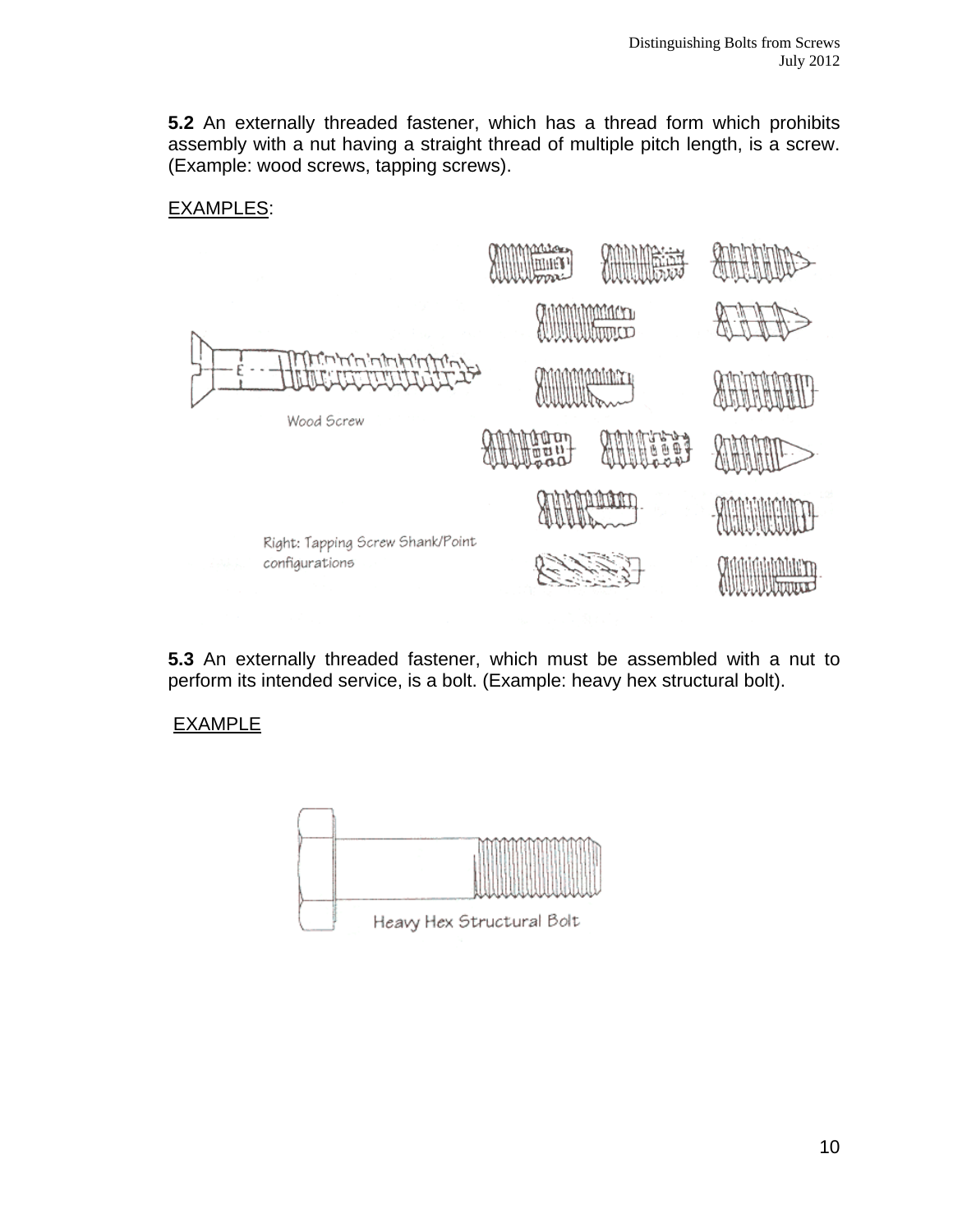**5.4** An externally threaded fastener, which must be torqued by its head into a tapped or other preformed hole to perform its intended service is a screw. (Example square head set screw).

EXAMPLE:



Square Head Set Screw

# <span id="page-10-0"></span>**6. SUPPLEMENTARY CRITERIA**

6.1 Under Head Fillet

A screw should have a controlled fillet at the junction of the head with the body. Because of the severe combined torsion and tension stresses at this junction when torquing the head, the minimum limits of the fillet radius should be specified. Because the screw must be capable of being turned through a minimum clearance hole and into an immovable tapped hole, the maximum limits of the fillet radius should be specified to assure solid seating of the head, and to prevent interference at the top of the hole with the junction of head to body.

#### EXAMPLE:

Underhead Fillet. An underhead fillet is the concave junction at the head and the shank intersection of a headed fastener.

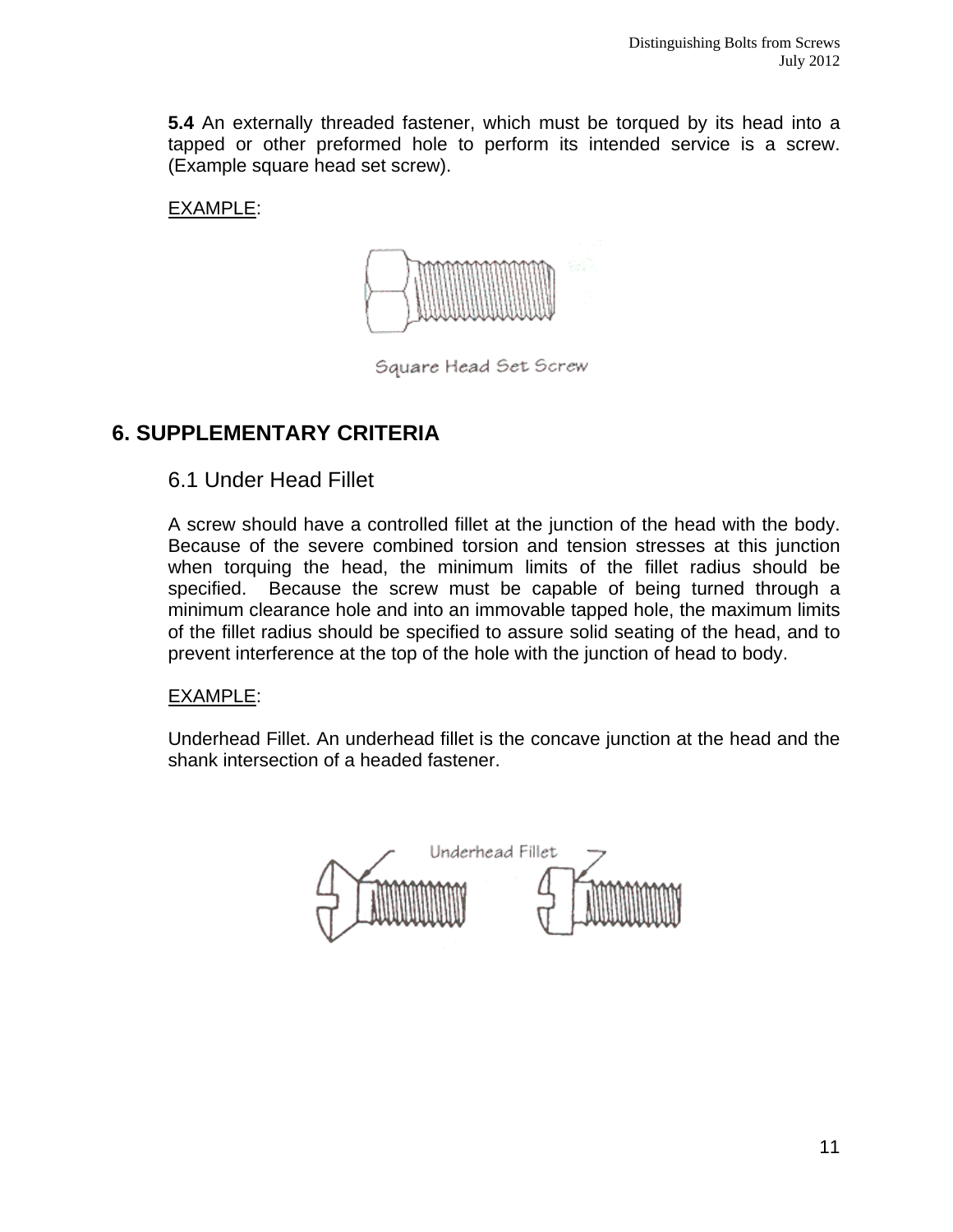## 6.2 Bearing Surface

The under head bearing surface of a screw should be smooth and flat to minimize frictional resistance during tightening, to prevent scoring of the surface against which the head is turned, and to produce uniform clamping loads.

#### EXAMPLE:

Bearing Surface. The bearing surface is the supporting or locating surface of a fastener with respect to the part which it fastens (mates). The loading of a fastener is usually through the bearing surface.



## 6.3 Head Angularity

The angularity (squareness) of the underhead bearing surface with the shank of a screw should be controlled to minimize eccentric loading in the screw or assembled parts, and to assure complete seating and uniform underhead bearing pressure.

#### EXAMPLE:

Angularity. Angularity is the angle between the axes of two surfaces of a fastener.

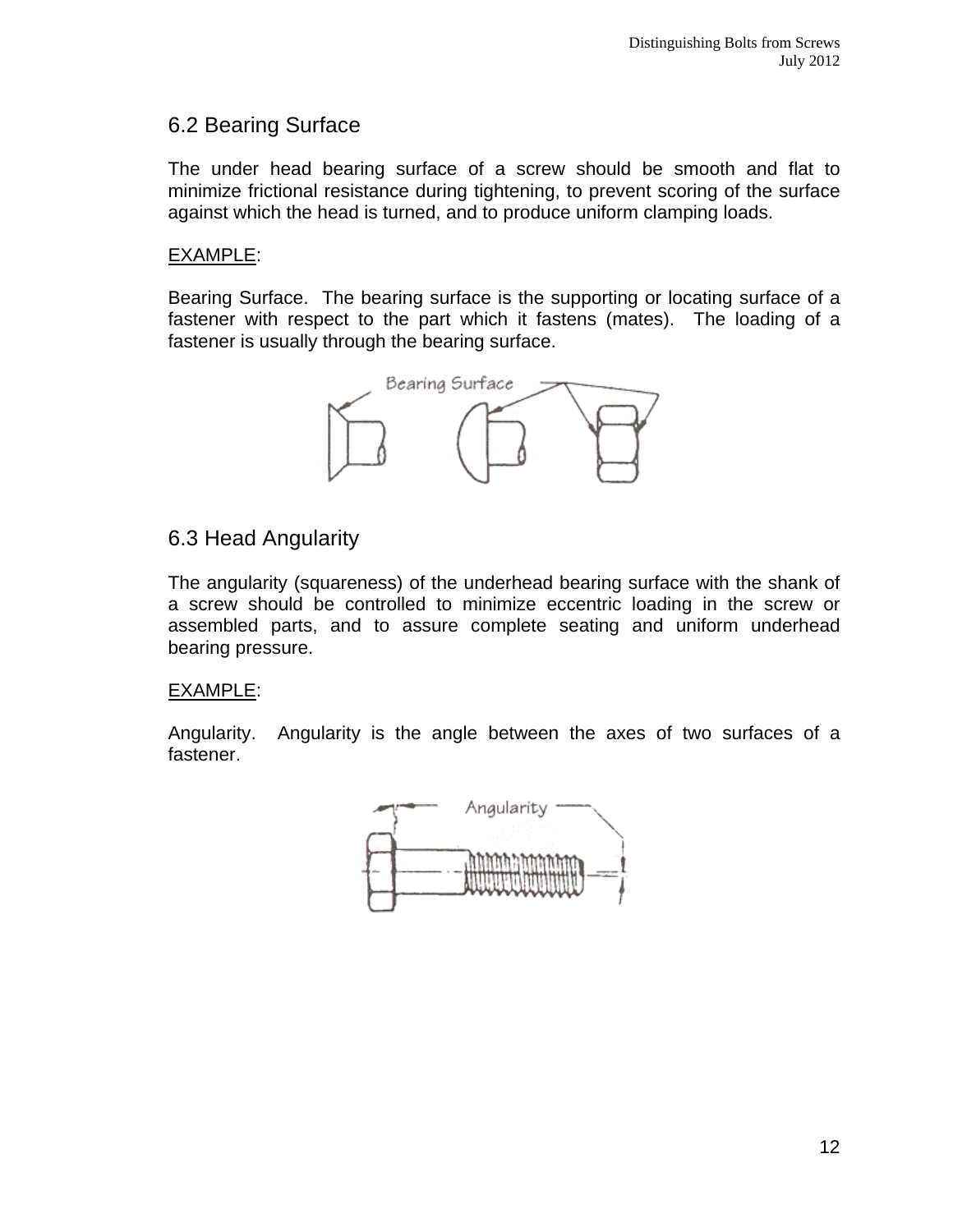## 6.4 Body

The body of a screw should be closely controlled in accuracy of size and roundness. To fit effectively through a minimum clearance hole, the body diameter must have close tolerances, preferably unilateral on the minus side.

#### EXAMPLE:

Body. The body of a threaded fastener is the unthreaded portion of the shank.



## 6.5 Shank Straightness

The shank of a screw should be particularly straight to permit ready engagement with the internal thread, to prevent eccentric loading in the fastener or in the assembled parts, and to minimize interference with the walls of a minimum clearance hole.

#### EXAMPLE:

Bow or Camber. Bow or camber is the amount that a side of a surface of a fastener deviates from being straight.

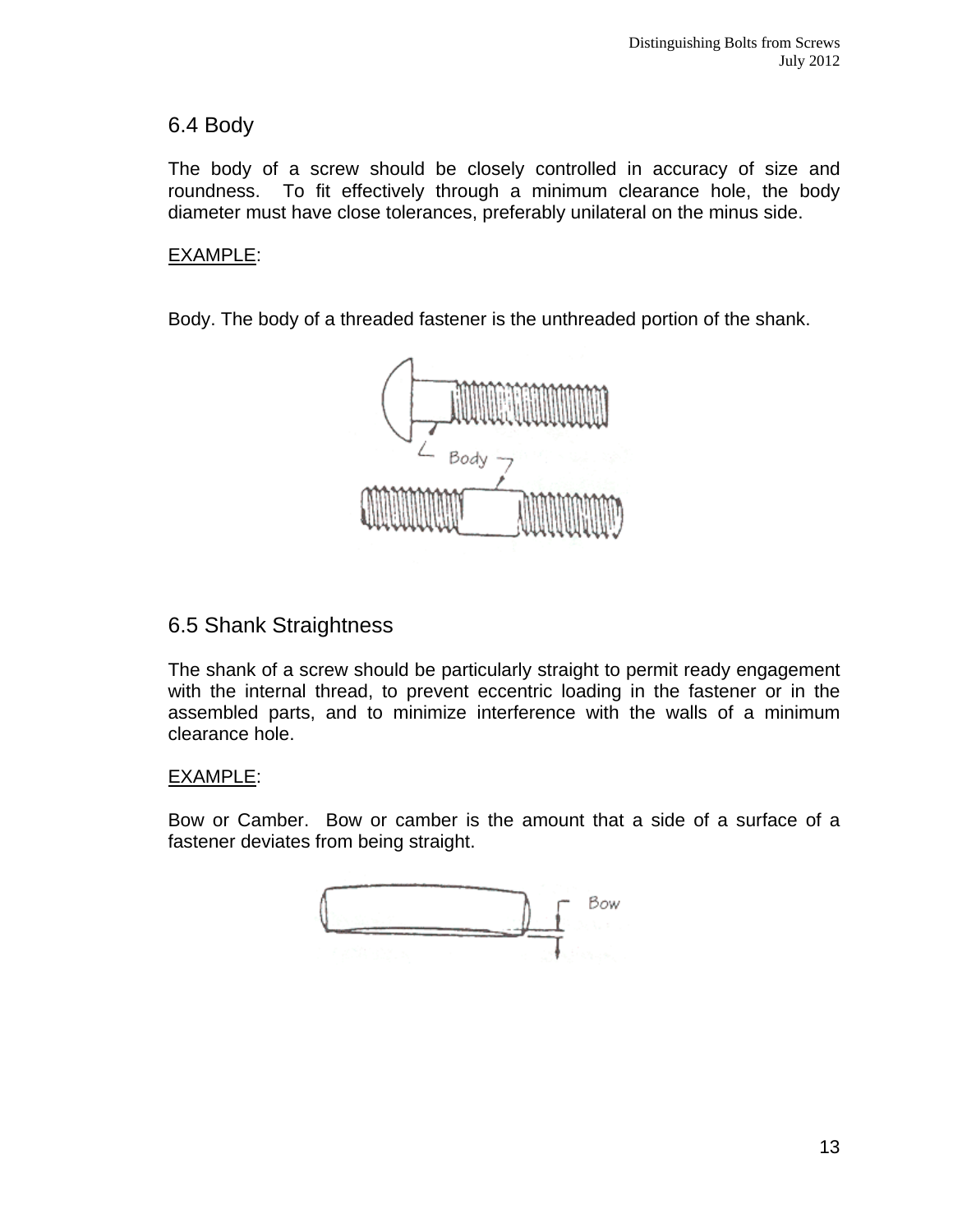## 6.6 Thread Concentricity

The threads of a screw should be concentric with the body axis within close limits to permit assembly into a tapped hole (which usually has a length of thread engagement longer than a nut) without binding of the body against the walls of a minimum clearance hole.

#### EXAMPLE:



## 6.7 Thread length

The length of thread on a screw must be sufficient to develop the full strength of the fastener in tapped holes in various materials.

#### DEFINITION:

"Length of complete thread" is defined in *Fastener Standards* 6th Edition as: the axial length of a thread section having full form at both crest and root but also including a maximum of two pitches at the start of the thread which may have a chamfer or incomplete crests.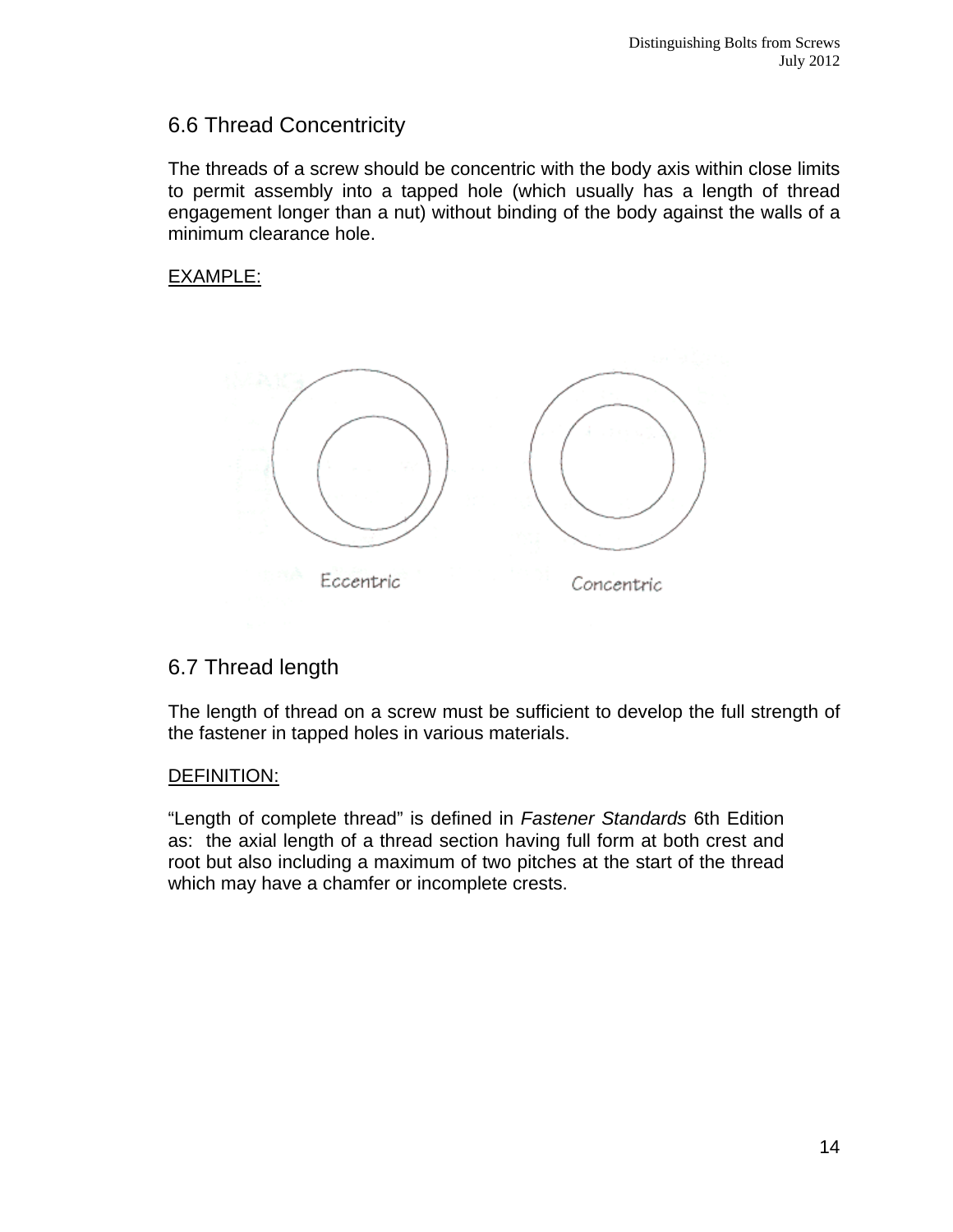#### 6.8 Point

A screw should have a chamfered, or other specially prepared point at its end to facilitate entry into the hole and easy start with the internal thread, which may be distant from the top of the hole. The point also protects the first thread, which, if damaged, may gall or scar the internal thread throughout its entire length.

#### EXAMPLE:

Point. The point of a fastener is the configuration of the end of the shank of a headed fastener or of each end of a headless fastener.

#### 6.9 Length

The length of a screw should be closely toleranced with variance preferably unilateral on the minus side to prevent bottoming of the fastener in a tapped hole.

#### EXAMPLE:

Length. The length of a headed fastener is the distance from the intersection of the largest diameter of the head with the bearing surface to the extreme point, measured in a line parallel to the axis of the fastener. Exceptions: The length of a shoulder screw and a socket head shoulder screw is the length of the shoulder. The length of a headless fastener is the distance from one extreme point to the other, measured in a line parallel to the axis of the fastener.

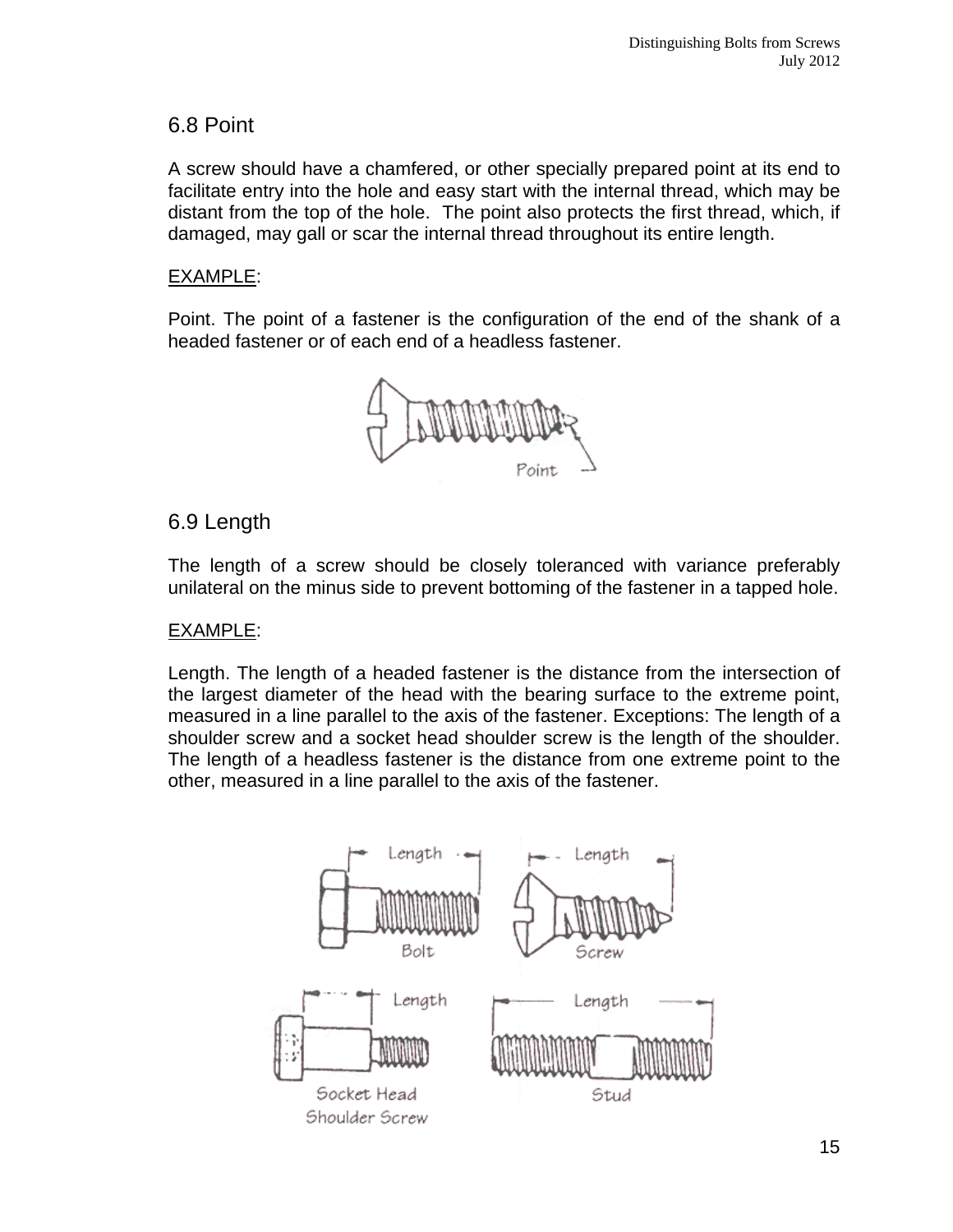## <span id="page-15-0"></span>**III. INVOICING**

The accuracy of the information contained on invoices is an essential element of the structure of the many new and creative programs Customs has undertaken. These programs, including, but not limited to automated entry processing, may only provide their benefits to the trade community as a whole if the data gathered are correct and complete. This concern for invoice accuracy is not new, but as we progress in automation, accuracy becomes indispensable.

Section 141.86 of the Customs Regulations concerns invoicing requirements. Subparagraph (a)(3) of the section specifically requires invoices have the following information:

"A detailed description of the merchandise, including the name by which each item is known, the grade or quality, and the marks, numbers and symbols under which sold by the seller or manufacturer to the trade in the country of exportation, together with the marks and numbers of the packages in which the merchandise is packed."

A "detailed description" is one which enables an import specialist to properly fix the classification of imported merchandise. Accordingly, the invoice description must indicate any information which has a direct bearing on the proper classification of the imported item and it is incumbent upon the importer of record to ensure that the detailed description is present on each invoice.

Importers do not have to provide information that is not necessary to classify a specific item. However, they are responsible for giving U.S. Customs and Border Protection the information that is needed.

Invoice guidelines for the importation of bolts and screws should include the following:

#### **Industry Standards:**

List all industry standards to which the fastener is made to conform.

#### **Description:**

If the industry standard includes a prescribed method of designation, use that method. In all cases, include: all dimensions, number of threads per inch, product name, head type, point type and component material.

#### **Component Material:**

State the name of the material (which predominates by weight), e.g., steel, stainless steel, nickel, titanium, copper, etc. For fasteners of high nickel alloy; state percentage by weight of: iron, nickel and chromium.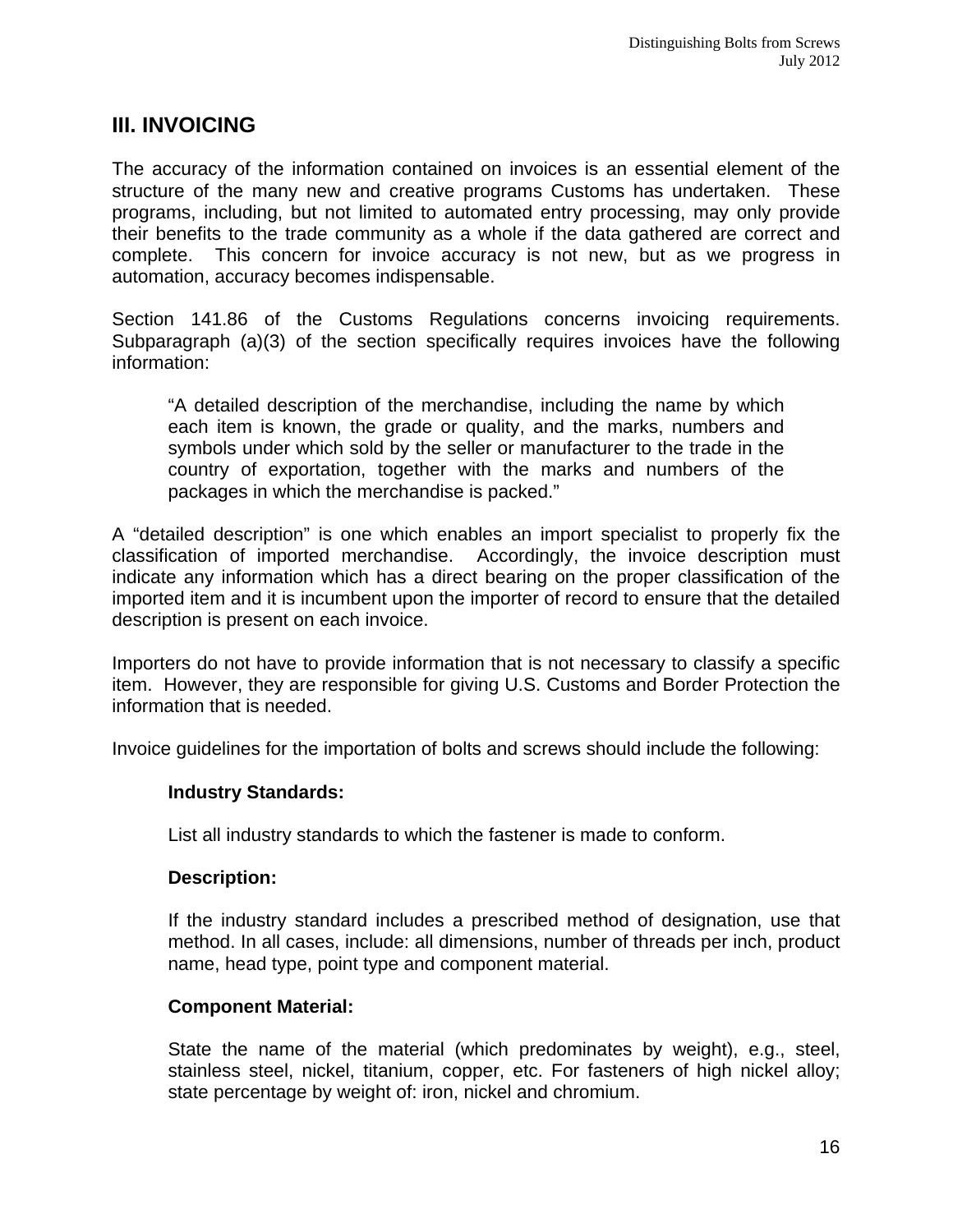#### **Grade:**

State the fastener grade, and identify the grading system.

## **IV. FURTHER FASTENER CLASSIFICATION GUIDANCE**

An Informed Compliance Publication *Fasteners of Heading 7318* has been written to provide further guidance to aid in the classification of bolts and screws.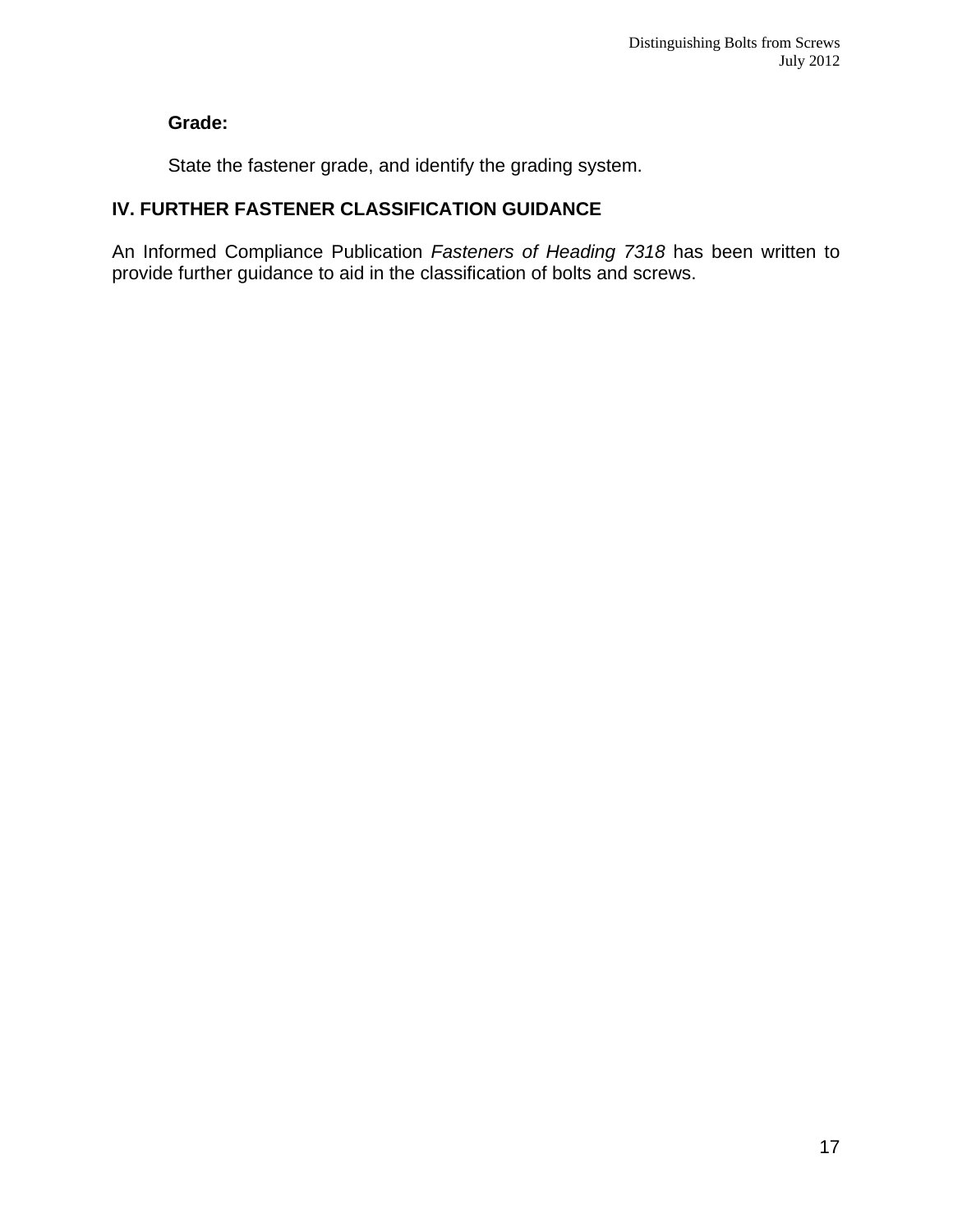# <span id="page-17-0"></span>**ADDITIONAL INFORMATION**

## <span id="page-17-1"></span>**The Internet**

The home page of U.S. Customs and Border Protection on the Internet's World Wide Web, provides the trade community with current, relevant information regarding CBP operations and items of special interest. The site posts information -- which includes proposed regulations, news releases, publications and notices, etc. -- that can be searched, read on-line, printed or downloaded to your personal computer. The web site was established as a trade-friendly mechanism to assist the importing and exporting community. The web site also links to the home pages of many other agencies whose importing or exporting regulations that U.S. Customs and Border Protection helps to enforce. The web site also contains a wealth of information of interest to a broader public than the trade community. For instance, the "Know Before You Go" publication and traveler awareness campaign is designed to help educate international travelers.

The web address of U.S. Customs and Border Protection is [http://www.cbp.gov](http://www.customs.ustreas.gov./)

## <span id="page-17-2"></span>**Customs Regulations**

The current edition of Customs and Border Protection Regulations of the United States is a loose-leaf, subscription publication available from the Superintendent of Documents, U.S. Government Printing Office, Washington, DC 20402; telephone (202) 512-1800. A bound edition of Title 19, Code of Federal Regulations is also available for sale from the same address. All proposed and final regulations are published in the Federal Register, which is published daily by the Office of the Federal Register, National Archives and Records Administration, and distributed by the Superintendent of Documents. Information about on-line access to the Federal Register may be obtained by calling (202) 512-1530 between 7 a.m. and 5 p.m. Eastern time. These notices are also published in the weekly Customs Bulletin described below.

## <span id="page-17-3"></span>**Customs Bulletin**

The Customs Bulletin and Decisions ("Customs Bulletin") is a weekly publication that contains decisions, rulings, regulatory proposals, notices and other information of interest to the trade community. It also contains decisions issued by the U.S. Court of International Trade, as well as customs-related decisions of the U.S. Court of Appeals for the Federal Circuit. Each year, the Government Printing Office publishes bound volumes of the Customs Bulletin. Subscriptions may be purchased from the Superintendent of Documents at the address and phone number listed above.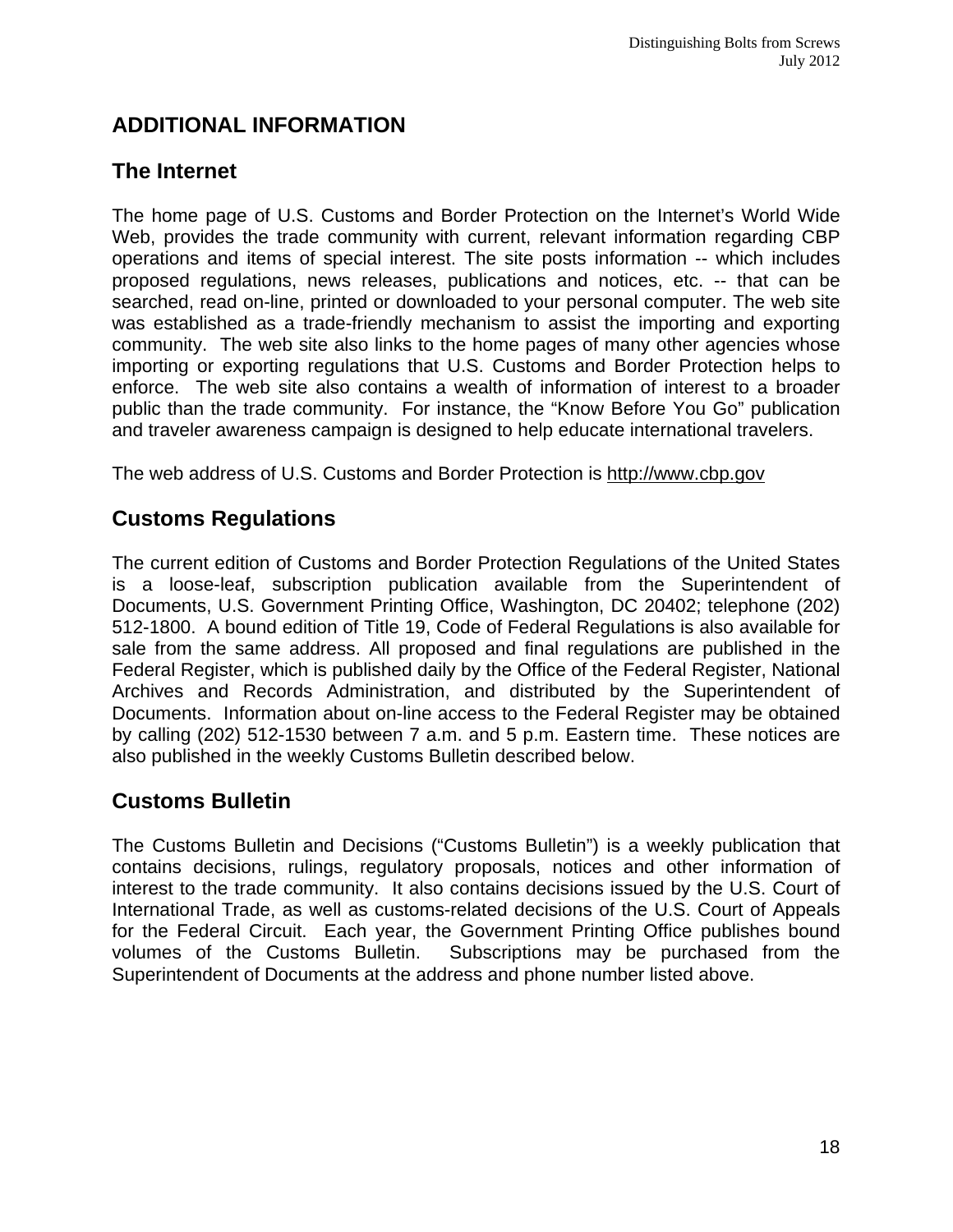## <span id="page-18-0"></span>**Importing into the United States**

This publication provides an overview of the importing process and contains general information about import requirements. The current edition of Importing Into the United States contains much new and revised material brought about pursuant to the Customs Modernization Act ("Mod Act"). The Mod Act has fundamentally altered the relationship between importers and U.S. Customs and Border Protection by shifting to the importer the legal responsibility for declaring the value, classification, and rate of duty applicable to entered merchandise.

The current edition contains a section entitled "Informed Compliance." A key component of informed compliance is the shared responsibility between U.S. Customs and Border Protection and the import community, wherein CBP communicates its requirements to the importer, and the importer, in turn, uses reasonable care to assure that CBP is provided accurate and timely data pertaining to his or her importation.

Single copies may be obtained from local offices of U.S. Customs and Border Protection, or from the Office of Public Affairs, U.S. Customs and Border Protection, 1300 Pennsylvania Avenue NW, Washington, DC 20229. An on-line version is available at the CBP web site. Importing into the United States is also available for sale, in single copies or bulk orders, from the Superintendent of Documents by calling (202) 512-1800, or by mail from the Superintendent of Documents, U.S. Government Printing Office, P.O. Box 979050, St. Louis, MO 63197-9000.

## <span id="page-18-1"></span>**Informed Compliance Publications**

U.S. Customs and Border Protection has prepared a number of Informed Compliance publications in the "*What Every Member of the Trade Community Should Know About:…"* series. Check the Internet web site http://www.cbp.gov for current publications.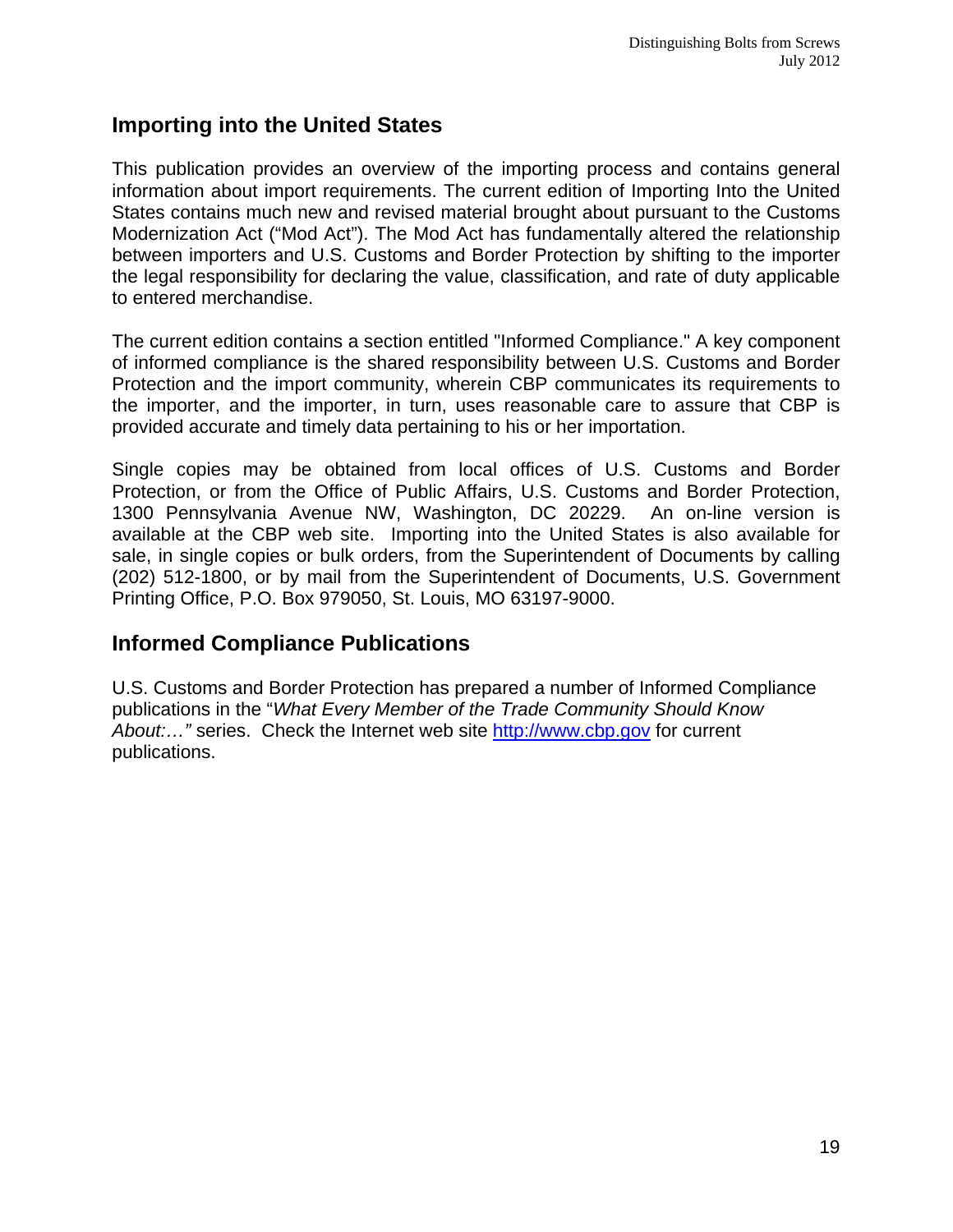## <span id="page-19-0"></span>**Value Publications**

*Customs Valuation under the Trade Agreements Act of 1979* is a 96-page book containing a detailed narrative description of the customs valuation system, the customs valuation title of the Trade Agreements Act (§402 of the Tariff Act of 1930, as amended by the Trade Agreements Act of 1979 (19 U.S.C. §1401a)), the Statement of Administrative Action which was sent to the U.S. Congress in conjunction with the TAA, regulations (19 C.F.R. §§152.000-152.108) implementing the valuation system (a few sections of the regulations have been amended subsequent to the publication of the book) and questions and answers concerning the valuation system.

*Customs Valuation Encyclopedia* (with updates) is comprised of relevant statutory provisions, CBP Regulations implementing the statute, portions of the Customs Valuation Code, judicial precedent, and administrative rulings involving application of valuation law. A copy may be purchased for a nominal charge from the Superintendent of Documents, Government Printing Office, P.O. Box 371954, Pittsburgh, PA 15250- 7054. This publication is also available on the Internet web site of U.S. Customs and Border Protection.

The information provided in this publication is for general information purposes only. Recognizing that many complicated factors may be involved in customs issues, an importer may wish to obtain a ruling under CBP Regulations, 19 C.F.R. Part 177, or obtain advice from an expert (such as a licensed Customs Broker, attorney or consultant) who specializes in customs matters. Reliance solely on the general information in this pamphlet may not be considered reasonable care.

Additional information may also be obtained from U.S. Customs and Border Protection ports of entry. Please consult your telephone directory for an office near you. The listing will be found under U.S. Government, Department of Homeland Security.